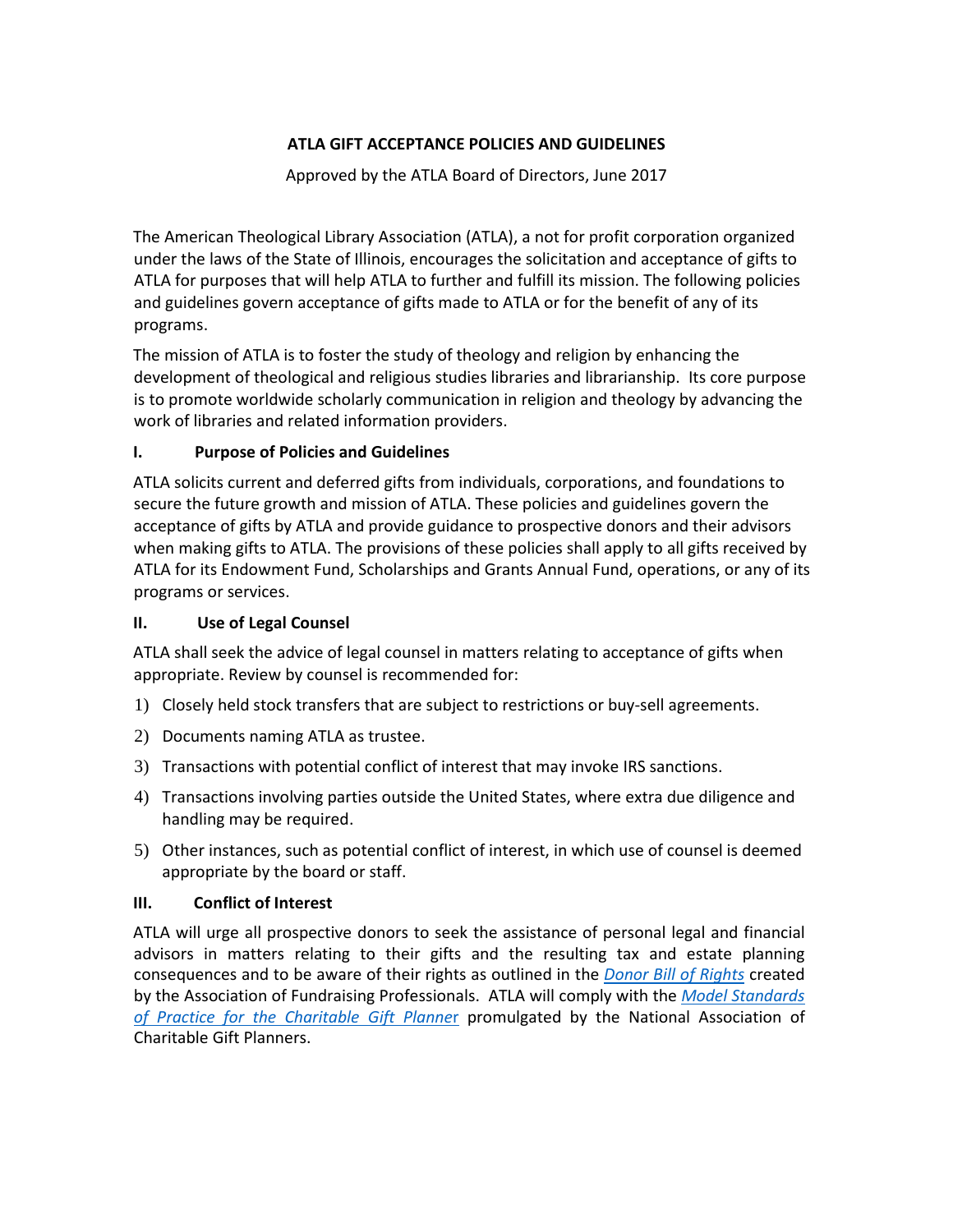# **IV. Restrictions on Gifts**

ATLA will accept unrestricted gifts, and gifts for specific programs and purposes, provided that such gifts are not inconsistent with its stated mission, purposes, and priorities. ATLA will not accept gifts that are too restrictive in purpose. Gifts that are too restrictive are those that violate the terms of the corporate charter of ATLA, gifts that are too difficult to administer, or gifts that are for purposes outside the mission of ATLA. All final decisions on the restrictive nature of a gift, and its acceptance or refusal, shall be made by the ATLA staff.

# **V. Types of Gifts**

The following gifts are acceptable:

- Cash
- Tangible Property
- Intangible Property
- Securities
- Real Estate
- Remainder Interests in Property
- Life Insurance
- Charitable Gift Annuities
- Charitable Lead Trusts
- Retirement Plan Beneficiary Designations
- Bequests
- Life Insurance Beneficiary Designations

The following criteria govern the acceptance of each gift form:

- 1) **Cash.** Cash is acceptable in any form, including cash, checks, money orders, ACH or wire transfer, and digital currency (e.g. Bitcoin). Checks shall be made payable to ATLA and shall be sent to ATLA's office at 300 S. Wacker Drive, Suite 2100, Chicago, IL 60606, to the attention of Director of Financial Services. Digital currency will be converted immediately to U.S. currency. If the gift is intended to support a specific fund or program, a letter indicating the designation must be provided to ATLA at the time the gift is made.
- 2) **Tangible Property.** ATLA accepts many types of tangible property except for any living beings, such as livestock. All other gifts of tangible personal property shall be examined in light of the following criteria:
	- Does the property fulfill the mission of ATLA?
	- Is the property marketable?
	- Are there any undue restrictions on the use, display, or sale of the property?
	- Are there any carrying costs for the property?

The ATLA staff shall make the final determination on the acceptance of all tangible property gifts.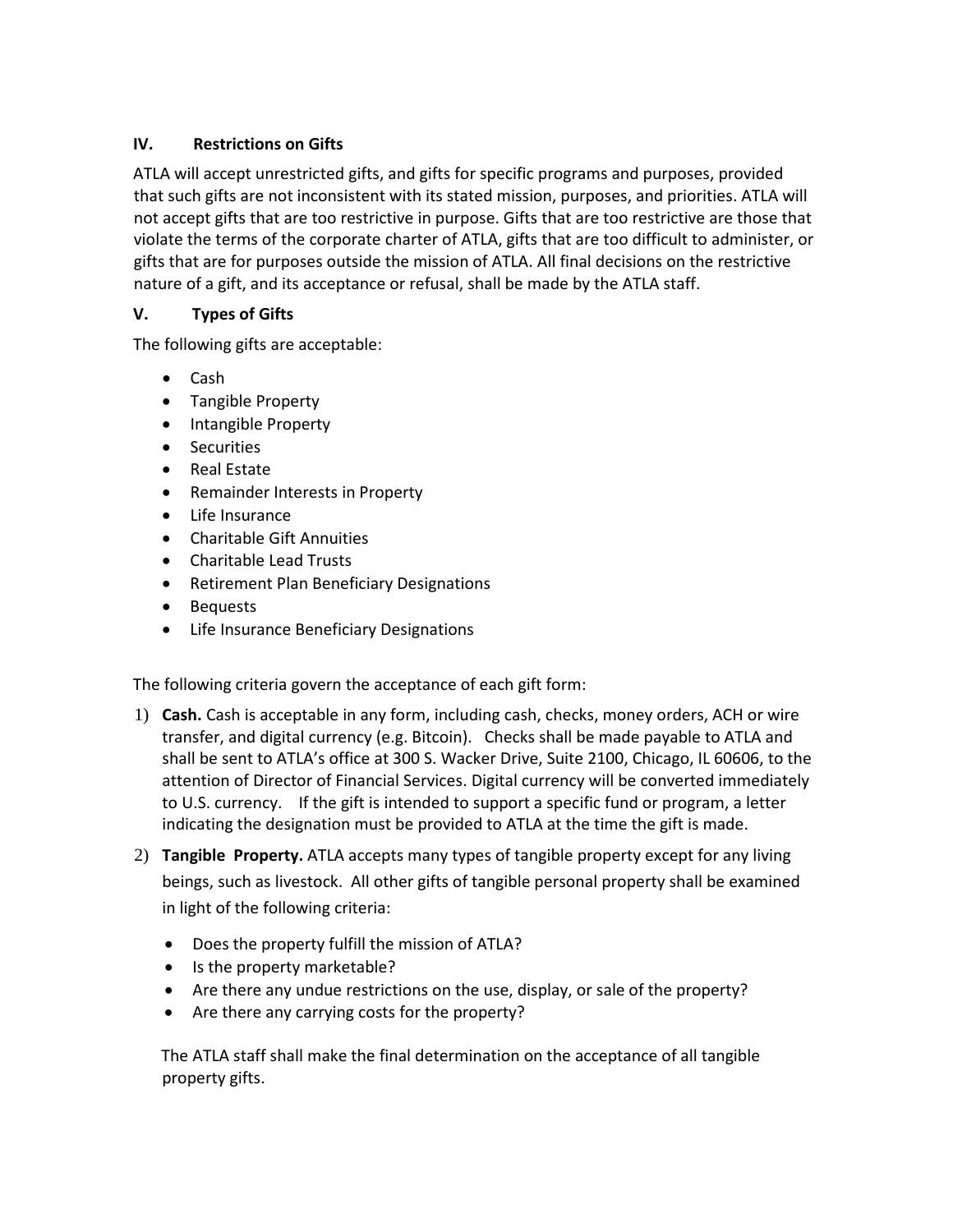## **3) Intangible Property**

ATLA accepts many types of intangible property such as rights to patents, trademarks, digital assets, and copyrights. All gifts of intangible property shall be examined in light of the following criteria:

- Does the property fulfill the mission of ATLA?
- Is the property marketable either for sale or as freely available content?
- Are there any undue restrictions on the use, display, or sale of the property?
- Are there any carrying costs for the property?

The ATLA staff shall make the final determination on the acceptance of all intangible property gifts.

**4) Securities.** ATLA can accept both publicly traded securities and closely held securities.

**Publicly Traded Securities.** Marketable securities may be transferred to an account maintained at one or more brokerage firms or delivered physically with the transferor's signature or stock power attached. As a general rule, all marketable securities shall be sold upon receipt. In some cases, marketable securities may be restricted by applicable securities laws; in such instance the final determination on the acceptance of the restricted securities shall be made by the ATLA staff.

**Closely Held Securities.** Closely held securities, which include not only debt and equity positions in non-publicly traded companies but also interests in limited partnerships and limited liability companies, or other ownership forms, can be accepted subject to the approval of ATLA staff. However, gifts must be reviewed prior to acceptance to determine:

- there are no restrictions on the security that would prevent ATLA from ultimately converting those assets to cash;
- the security is marketable; and
- the security will not generate any undesirable tax consequences for ATLA.

If potential problems arise on initial review of the security, further review and recommendation by an outside professional may be sought before making a final decision on acceptance of the gift. ATLA staff and legal counsel shall make the final determination on the acceptance of closely held securities when necessary. Every effort will be made to sell non-marketable securities as quickly as possible.

**5) Real Estate.** Gifts of real estate may include developed property, undeveloped property, or gifts subject to a prior life interest. Prior to acceptance of real estate, ATLA retains the right to conduct an environmental review of the property to ensure that the property has no environmental damage. If the inspection reveals a potential problem, ATLA may retain a qualified inspection firm to conduct an environmental audit at donor expense or choose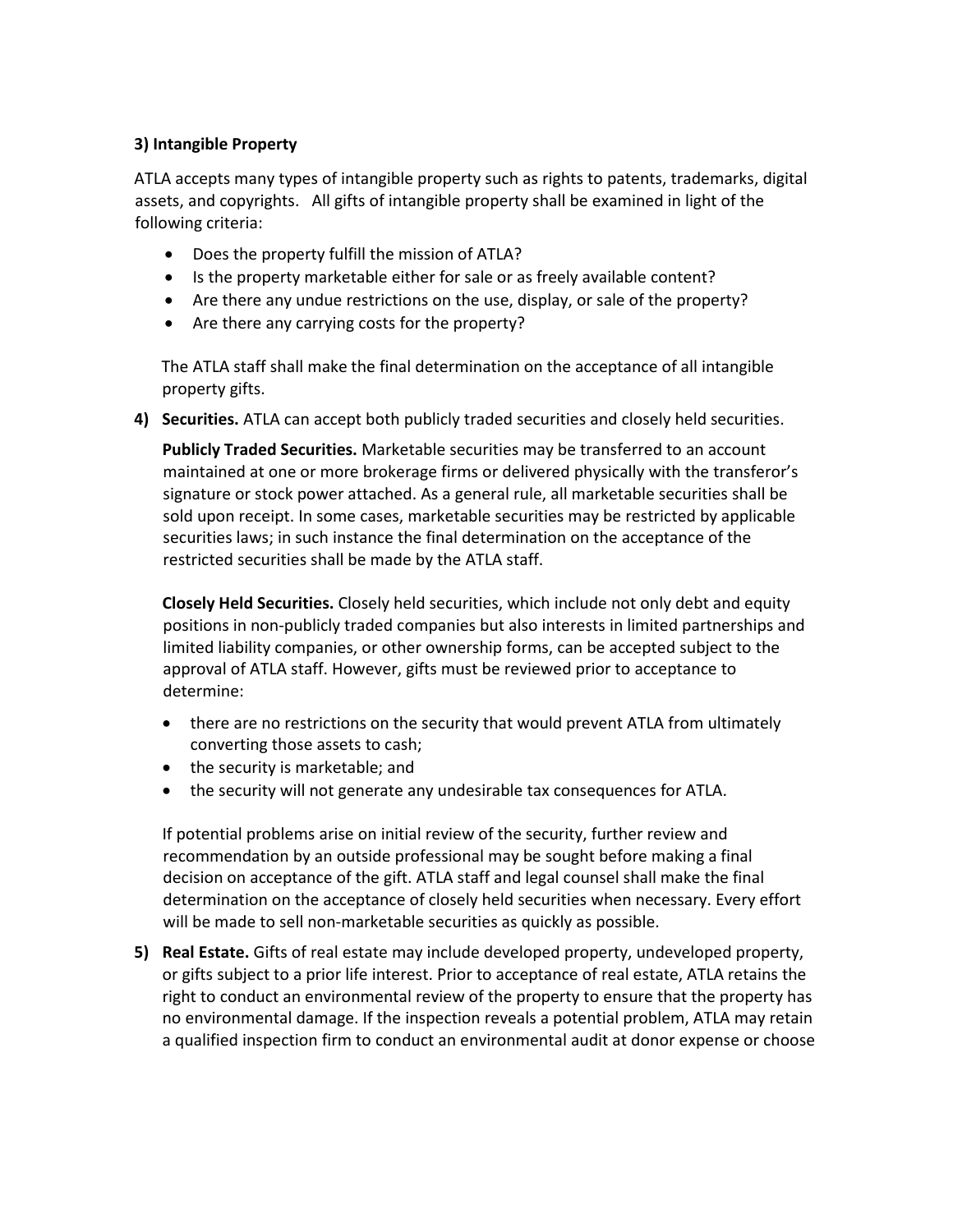to decline the gift. The cost of the environmental audit shall generally be an expense of the donor.

When appropriate, a title binder shall be obtained by ATLA prior to the acceptance of the real property gift. The cost of this title binder shall generally be an expense of the donor.

Prior to acceptance of the real property, the gift shall be approved by ATLA staff and by ATLA's legal counsel. Criteria for acceptance of the property shall include:

- Is the property useful for the purposes of ATLA?
- Is the property marketable?
- Are there any restrictions, reservations, easements, or other limitations associated with the property?
- Are there carrying costs, which may include insurance, property taxes, mortgages, or notes, etc., associated with the property?
- Does the environmental audit reflect that the property is not damaged?
- **6) Remainder Interests in Property.** ATLA will accept a remainder interest in a personal residence, farm, or vacation property subject to the provisions of paragraph 5 above. The donor or other occupants may continue to occupy the real property for the duration of the stated life. At the death of the donor, ATLA may use the property or reduce it to cash. Where ATLA receives a gift of a remainder interest, expenses for maintenance, real estate taxes, and any property indebtedness are to be paid by the donor or primary beneficiary.
- **7) Life Insurance.** ATLA must be named as both beneficiary and irrevocable owner of an insurance policy before a life insurance policy can be recorded as a gift. The gift is valued at its interpolated terminal reserve value, or cash surrender value, upon receipt. If the donor contributes future premium payments, ATLA will include the entire amount of the additional premium payment as a gift in the year that it is made.

If the donor does not elect to continue to make gifts to cover premium payments on the life insurance policy, ATLA may:

- continue to pay the premiums;
- convert the policy to paid up insurance; or
- surrender the policy for its current cash value.
- **8) Charitable Gift Annuities.** Contributions to ATLA may be made through charitable gift annuities that are managed by outside partner organizations. ATLA itself does not offer charitable gift annuities directly.
- **9) Charitable Remainder Trusts.** ATLA may accept designation as remainder beneficiary of a charitable remainder trust with the approval of the ATLA staff. ATLA will not accept appointment as trustee of a charitable remainder trust.
- **10) Charitable Lead Trusts.** ATLA may accept a designation as income beneficiary of a charitable lead trust. ATLA will not accept an appointment as trustee of a charitable lead trust.